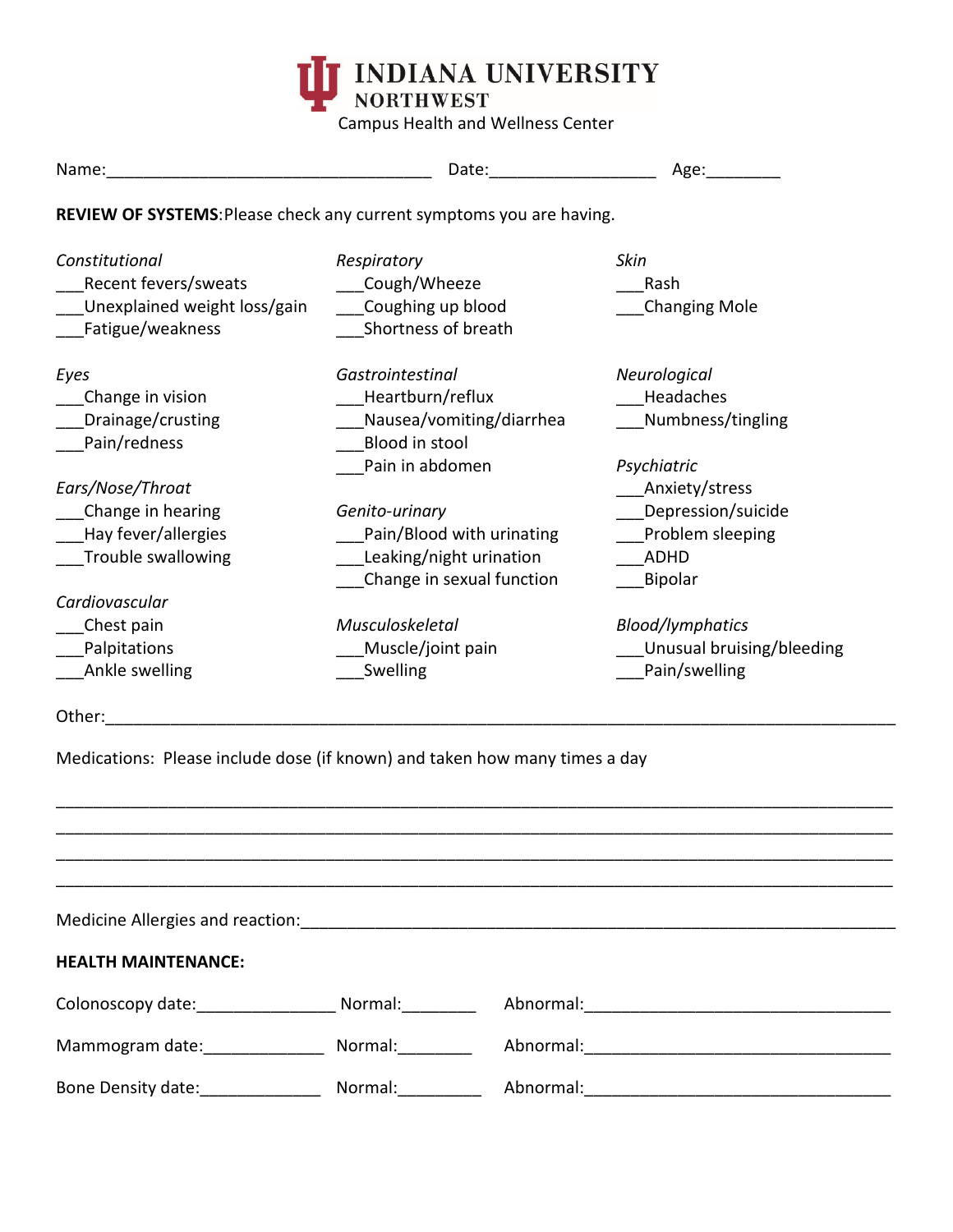|                                                                        | <b>Heart Disease</b><br>High blood pressure |                        |  |                                            | High cholesterol                                                                            |  |
|------------------------------------------------------------------------|---------------------------------------------|------------------------|--|--------------------------------------------|---------------------------------------------------------------------------------------------|--|
| Asthma                                                                 |                                             | COPD/Emphysema         |  | Thyroid problems                           |                                                                                             |  |
| Kidney disease<br><b>Diabetes</b>                                      |                                             |                        |  | Cancer                                     |                                                                                             |  |
|                                                                        | Prostate problems<br>Abnormal Pap smears    |                        |  |                                            | Other (describe below)                                                                      |  |
|                                                                        |                                             |                        |  |                                            |                                                                                             |  |
|                                                                        |                                             |                        |  |                                            | FAMILY HISTORY: Please identify any immediate family members with the following conditions: |  |
|                                                                        |                                             |                        |  |                                            |                                                                                             |  |
|                                                                        |                                             |                        |  |                                            |                                                                                             |  |
|                                                                        |                                             |                        |  |                                            |                                                                                             |  |
|                                                                        |                                             |                        |  |                                            |                                                                                             |  |
|                                                                        |                                             |                        |  |                                            |                                                                                             |  |
| <b>SOCIAL HISTORY:</b>                                                 |                                             |                        |  |                                            |                                                                                             |  |
| Tobacco Use:                                                           |                                             |                        |  |                                            |                                                                                             |  |
| Cigarettes                                                             | Never_____                                  |                        |  | Quit date_____________ Current smoker_____ |                                                                                             |  |
|                                                                        | Packs/day______                             | Age began smoking_____ |  |                                            |                                                                                             |  |
| Other:                                                                 |                                             |                        |  | Chew                                       |                                                                                             |  |
|                                                                        |                                             |                        |  |                                            | Alcohol Use: Do you drink alcohol? No______ Yes______ Number of drinks/week_____            |  |
|                                                                        |                                             |                        |  |                                            | Sexual Activity: Mo______ Yes______ Method of birth control______________________           |  |
|                                                                        |                                             |                        |  |                                            | Do you use recreational drugs: No______ Yes______ Type__________________________            |  |
|                                                                        |                                             |                        |  |                                            |                                                                                             |  |
|                                                                        |                                             |                        |  |                                            |                                                                                             |  |
|                                                                        |                                             |                        |  |                                            |                                                                                             |  |
| Marital Status: Single_____ Married/Partner____ Divorced____ Widow____ |                                             |                        |  |                                            |                                                                                             |  |
|                                                                        |                                             |                        |  |                                            |                                                                                             |  |
|                                                                        |                                             |                        |  |                                            |                                                                                             |  |
|                                                                        |                                             |                        |  |                                            |                                                                                             |  |
|                                                                        |                                             |                        |  |                                            |                                                                                             |  |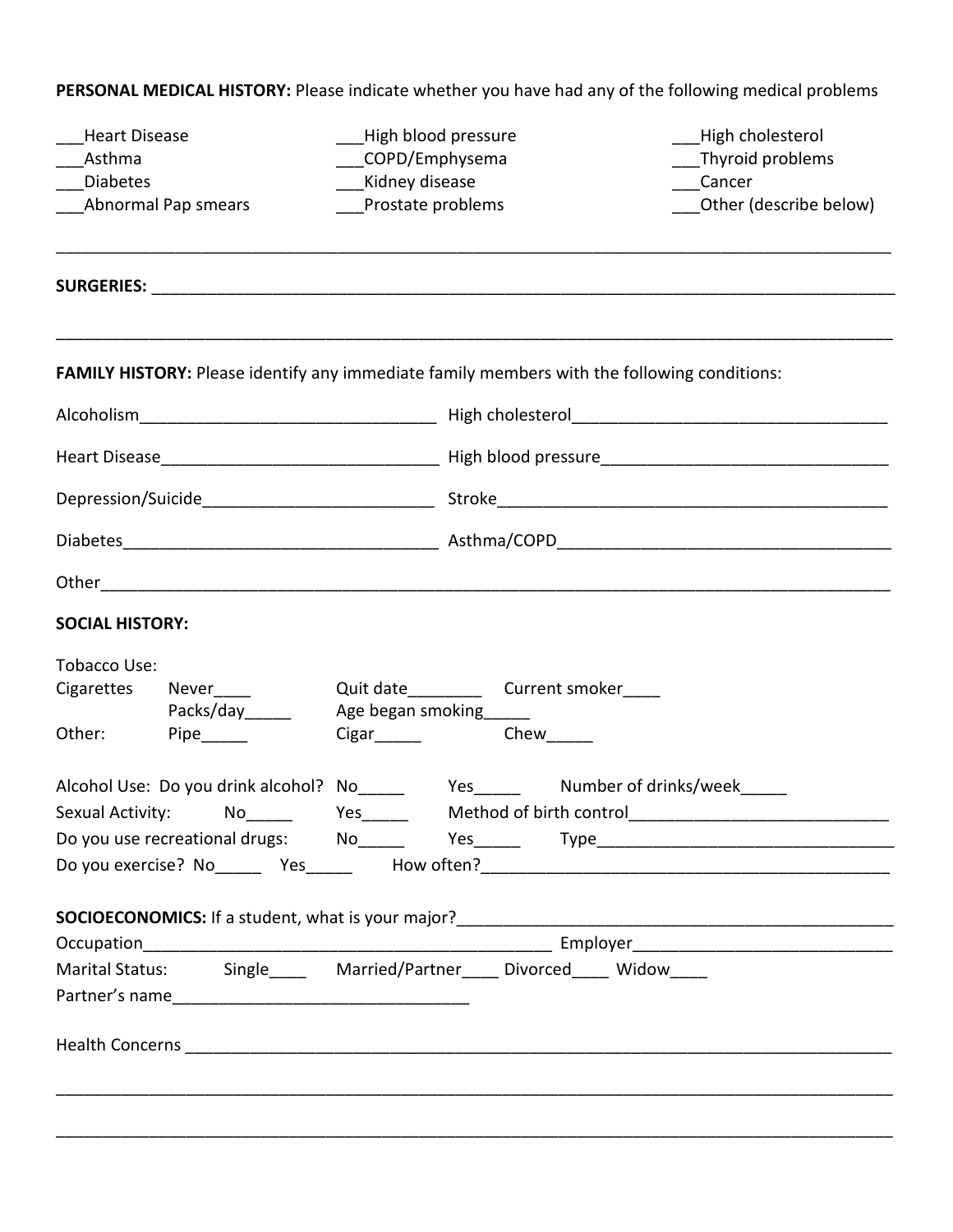

\_\_\_\_\_\_\_\_\_\_\_\_\_\_\_\_\_\_\_\_\_\_\_\_\_\_\_\_\_\_\_\_\_\_\_\_\_\_\_\_\_\_\_\_\_\_\_\_\_\_\_\_\_\_\_\_\_\_\_\_\_\_\_\_\_\_\_\_\_\_\_\_\_\_\_\_\_\_\_\_\_\_\_\_\_\_\_\_\_\_

Campus Health and Wellness Center

### PATIENT REGISTRATION FORM

|                                        |                     | Date of Birth_________________________ |
|----------------------------------------|---------------------|----------------------------------------|
| Male Female<br>Sex:                    | Marital Status: M S | W<br>D                                 |
|                                        |                     |                                        |
|                                        |                     |                                        |
|                                        |                     |                                        |
| Are You Employed? Yes                  | No                  |                                        |
| Are You a Student? Yes                 | No                  |                                        |
| If Applicable, Employer's Information: |                     |                                        |
|                                        |                     |                                        |
|                                        |                     |                                        |
|                                        |                     |                                        |
|                                        |                     |                                        |
|                                        |                     |                                        |
| <b>Emergency Contact:</b>              |                     |                                        |
|                                        |                     |                                        |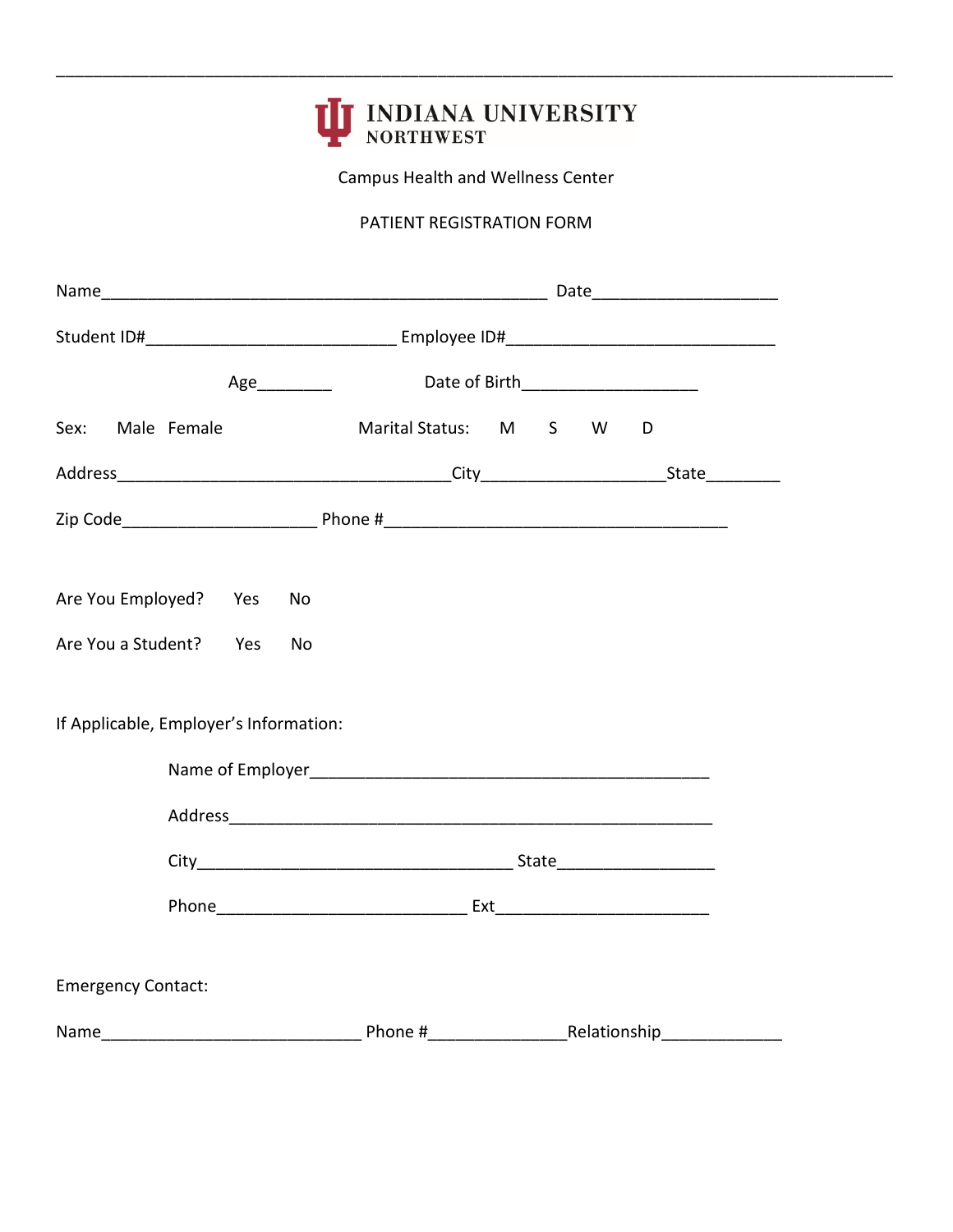

### CONSENT FOR TREATMENT FINANCIAL AGREEMENT

I consent to assessment and treatment of myself by the IU Northwest Campus Health and Wellness Center.

 I understand that I am responsible for and agree to pay for all charges incurred, regardless of my insurance status. I understand that the IU Northwest Campus Health and Wellness Center will provide me with receipts and information needed to file for reimbursement with my insurance company upon request.

|                                |     |    | Date _______________ |  |
|--------------------------------|-----|----|----------------------|--|
| Do you have insurance? Circle: | Yes | No |                      |  |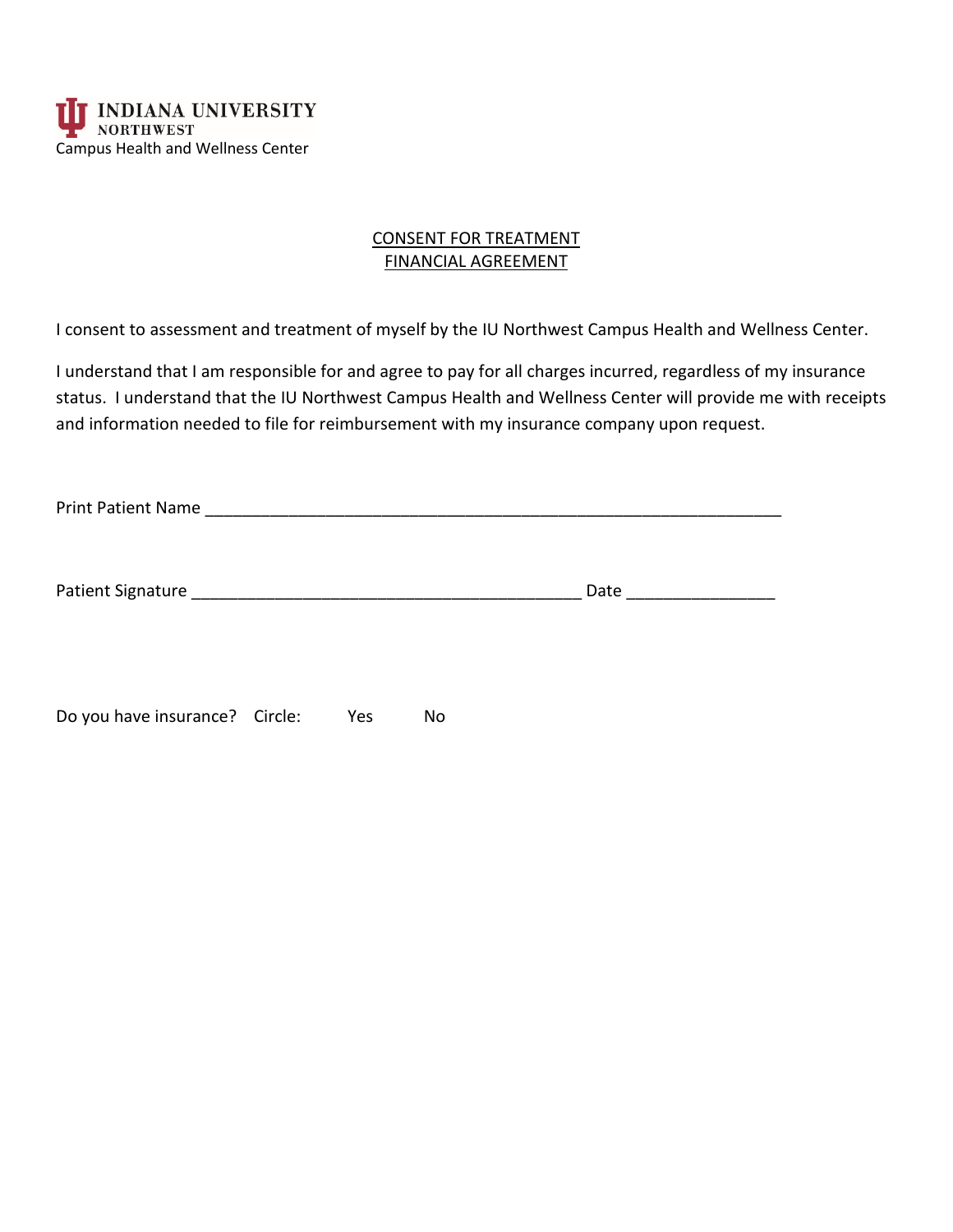

# CAMPUS HEALTH & WELLNESS CENTER

3400 Broadway Gary, Indiana 46408 (219) 980-7520

I, \_\_\_\_\_\_\_\_\_\_\_\_\_\_\_\_\_\_\_\_\_\_\_\_\_\_\_\_\_\_\_\_\_, hereby authorize any

Print Name

 Wellness Center to leave any information with regards to appointments, employee from the Indiana University Northwest Campus Health and test results, etc. in voice messages at the following telephone number.

Signature

Preferred telephone number

\_\_\_\_\_\_\_\_\_\_\_\_\_\_\_\_\_\_\_\_\_\_

\_\_\_\_\_\_\_\_\_\_\_\_\_\_\_\_\_\_\_\_\_\_\_\_\_\_\_\_\_\_\_\_\_

\_\_\_\_\_\_\_\_\_\_\_\_\_\_\_\_\_\_\_\_\_\_\_\_\_\_\_\_\_\_\_\_\_\_\_\_\_\_\_\_\_\_\_\_\_\_\_\_\_\_

Date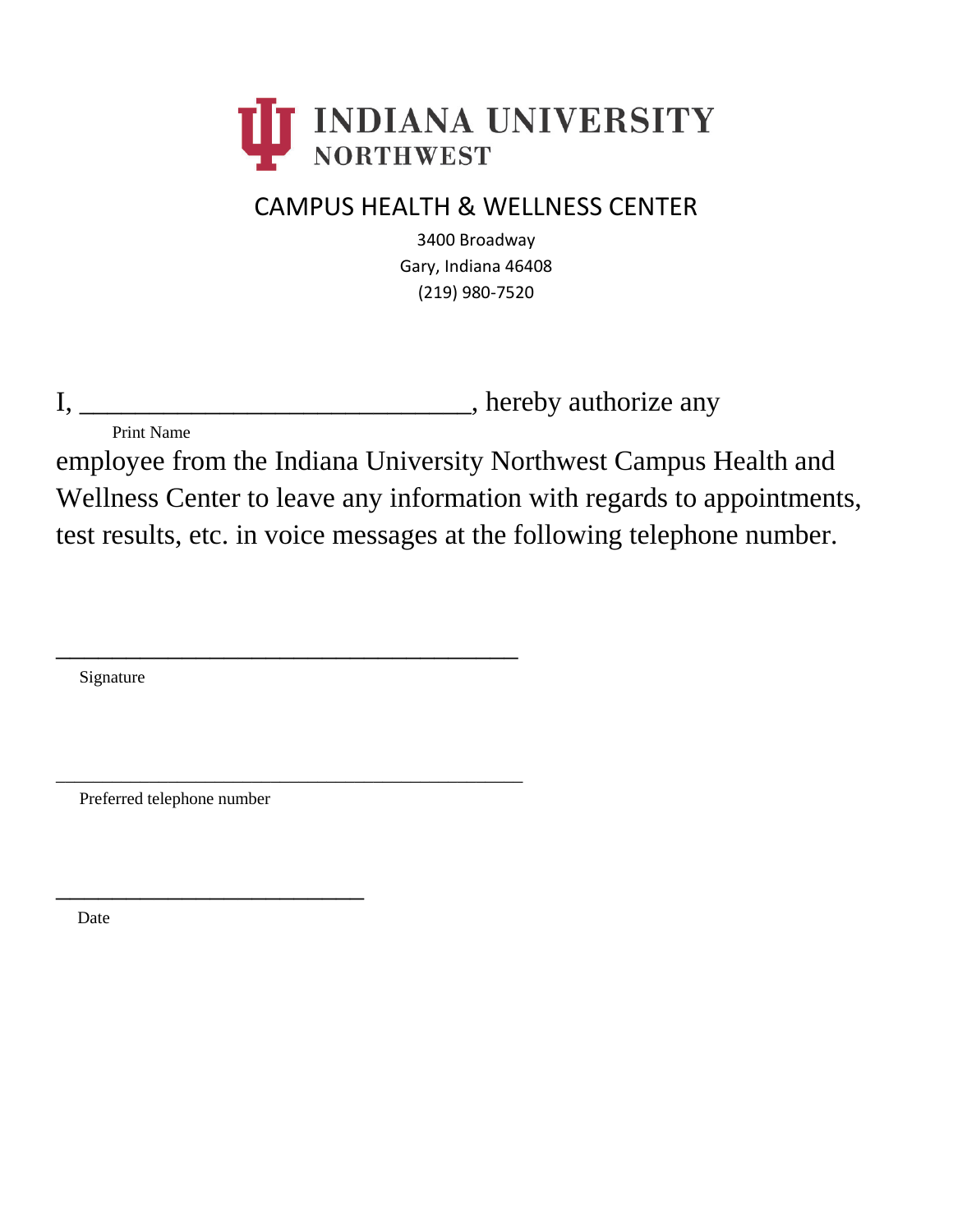#### **ACKNOWLEDGEMENT OF RECEIPT**

# NOTICE OF PRIVACY PRACTICES INDIANA UNIVERSITY NORTHWEST CAMPUS HEALTH AND WELLNESS CENTER'S

I, \_\_\_\_\_\_\_\_\_\_\_\_\_\_\_\_\_\_\_\_\_\_\_\_\_\_\_\_\_\_\_\_\_\_\_\_\_ , do hereby acknowledge that on this date, \_\_\_\_\_\_\_\_\_\_\_\_\_\_\_\_

\_\_\_\_\_\_\_\_\_\_\_\_\_\_\_\_\_\_\_\_\_\_\_\_\_\_\_\_\_\_\_\_\_\_\_\_\_\_\_\_\_\_\_\_\_ \_\_\_\_\_\_\_\_\_\_\_\_\_\_\_\_\_

\_\_\_\_\_\_\_\_\_\_\_\_\_\_\_\_\_\_\_\_\_\_\_\_\_\_\_\_\_\_\_\_\_\_\_\_\_\_\_\_\_\_\_\_\_\_\_\_\_\_\_\_\_\_\_

\_\_\_\_\_\_\_\_\_\_\_\_\_\_\_\_\_\_\_\_\_\_\_\_\_\_\_\_\_\_\_\_\_\_\_\_\_\_\_\_\_\_\_\_\_\_\_\_\_\_\_\_\_\_\_

, have been offered a copy of Indiana University Northwest Campus Health and Wellness Center's <u>Notice of</u> Privacy Practices.

 By signing below, I am signifying that I have been offered the Notice of Privacy Practices and its explanation of how Indiana University Northwest Campus Health and Wellness Center will use my personal health information in relation to treatment, payment and health care operations, as well as my rights regarding the management of this information.

Patient's Signature **Date** 

Patient's Printed Name

Student ID Number or Social Security Number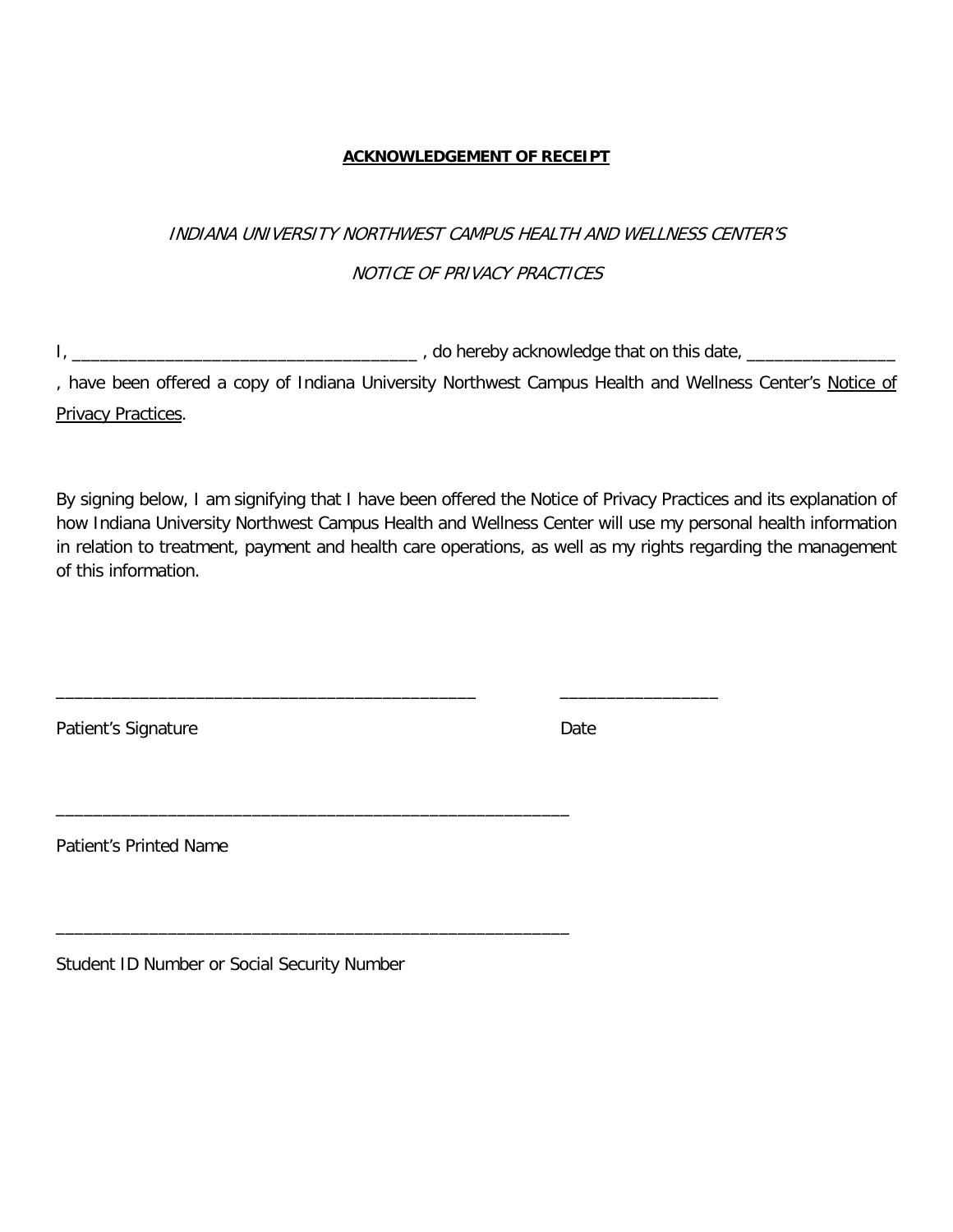# Indiana University Northwest Campus Health and Wellness Center

## E-MAIL INFORMED CONSENT

 Indiana University Northwest Campus Health and Wellness Center (IUN-CHWC) provides patients the opportunity information by e-mail, however, has a number of risks, both general and specific, that patients should consider before using e-mail. to communicate with their providers and administrative services by e-mail. Transmitting confidential patient

General e-mail risks:

- conditions when communicating via e-mail. • E-mail sent to and from IUN-CHWC is not a secure or confidential form of communication. Patients should refrain from sending personal information or asking sensitive questions pertaining to specific health
- E-mail can be immediately broadcast worldwide and be received by many intended and unintended recipients.
- • Recipients can forward e-mail messages to other recipients without the original sender's permission or knowledge.
- Users can easily misaddress an e-mail communication.
- E-mail is easier to falsify than handwritten or signed documents.
- Backup copies of e-mail may exist even after the sender or the recipient has deleted his or her copy.

Specific patient e-mail risks:

- • E-mail containing information pertaining to a patient's diagnosis and/or treatment must be included in the patient's medical record. Thus, all individuals who have access to the medical record will have access to the e-mail messages.
- • Patients using their employer's e-mail system should have no expectation of privacy in e-mail they send or receive at their place of employment. Thus, patients who send or receive e-mail from their place of employment risk having their employer read their e-mail.
- • If an employer read an employee's e-mail and learn of medical treatment, particularly mental health, sexually transmitted diseases, or alcohol and drug abuse information, they may discriminate against the employee/patient. For example, they may fire the employee, not promote the employee, deny insurance coverage, and the like. In addition, the employee could suffer social stigma from the disclosure of such information.
- • Patients have no way of anticipating how soon IUN-CHWC and its employees will respond to a particular e- mail. Although IUN-CHWC and its employees will endeavor to read and respond to e-mail promptly, IUN- CHWC cannot guarantee that any particular e-mail message will be read and responded to within any particular period of time. Physicians, nurses, and other health care workers rarely have time during consultations, appointments, staff meetings, meetings away from the facility, and meetings with patients e-mail in a medical emergency. and their families to continually monitor whether they have received e-mail. Thus, patients should not use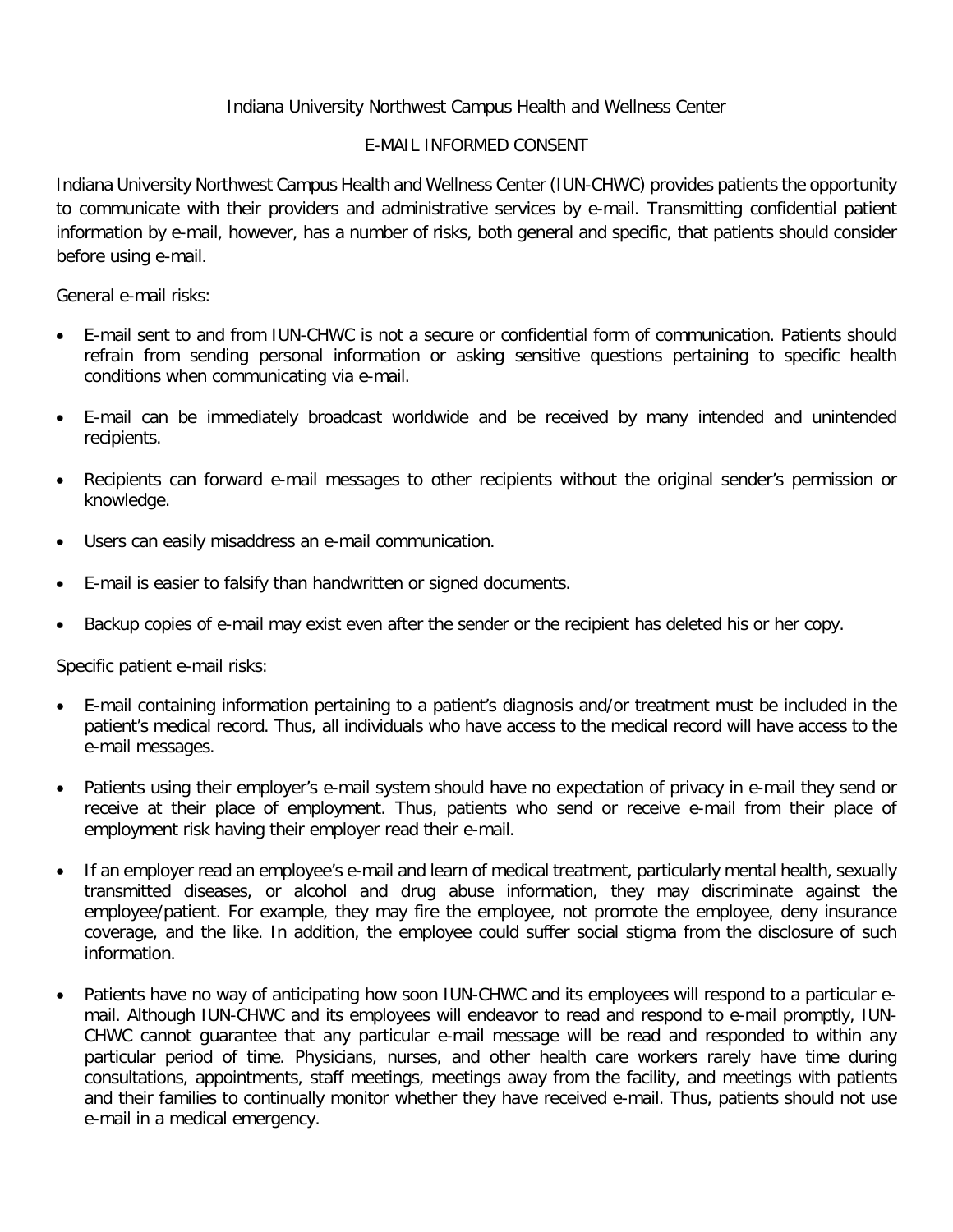website requests serve the health center in other capacities. • Patients requesting educational or health information via the IUN-CHWC website should understand that their requests will be responded to as soon as reasonably possible. The IUN-CHWC staff responding to

 These staff members may be fulfilling other commitments at the time of your request. As a result, your request may not be responded to within the desired timeframe. If your request is urgent or an emergency, then other means of communication (i.e., telephone, or in person) with IUN-CHWC should be utilized.

### **Conditions for the use of E-mail:**

 to protect the security and confidentiality of e-mail information. Because of the risks outlined above, IUN-CHWC cannot, however, guarantee the security and confidentiality of e-mail communication. It is the IUN-CHWC policy that it will make all e-mail messages sent or received that concern the diagnosis or treatment of a patient part of that patient's medical record and will treat such e-mail messages with the same degree of confidentiality as afforded other portions of the medical record. IUN-CHWC will use reasonable means

 of the above risks. Consent to the use of e-mail includes agreement with the following conditions: Thus, patients must consent to the use of e-mail for confidential medical information after having been informed

 • All e-mails to or from the patient concerning diagnosis and/or treatment will be made a part of the patient's medical record. As a part of the medical record, other individuals, such as other physicians, nurses, physical and insurers, will have access to e-mail messages contained in medical records. therapists, business operations personnel, and the like, and other entities, such as other healthcare providers

 reimbursement. IUN-CHWC will not, however, forward the e-mail outside the facility without the consent of the patient or as required by law. IUN-CHWC may forward e-mail messages within the facility as necessary for diagnosis, treatment, and

- administrative department, IUN-CHWC will endeavor to read the e-mail promptly and respond promptly, if warranted. However, IUN-CHWC can provide no assurance that the recipient of a particular e-mail will read the e-mail message promptly. **Because IUN-CHWC cannot assure patients that recipients will read e-mail messages promptly, patients must not use e-mail in a medical emergency.**  If the patient sends e-mail to IUN-CHWC, one of its physicians, another health care provider, or an
- • If a patient's e-mail requires or invites a response, and the recipient does not respond within a reasonable e-mail and when the recipient will respond. time, the patient is responsible for following up to determine whether the intended recipient received the
- • Because some medical information is so sensitive that unauthorized disclosure can be very damaging, infection; other sexually transmissible or communicable diseases, such as syphilis, gonorrhea, herpes, and the like; mental health or developmental disability; or alcohol and drug abuse. patients should not use e-mail for communications concerning diagnosis or treatment of AIDS/HIV
- • Because employees do not have a right of privacy in their employer's e-mail system, patients should not use their employer's e-mail system to transmit or receive confidential medical information.
- • IUN-CHWC cannot guarantee that electronic communications will be private. IUN-CHWC will take of confidential information not caused by IUN-CHWC's negligence or misconduct. reasonable steps to protect the confidentiality of patient e-mail but is not liable for improper disclosure
- • If the patient consents to the use of e-mail, he/she is responsible for informing IUN-CHWC of any types of information the patient does not want to be sent by e-mail other than those set out in *paragraph 3*, above.